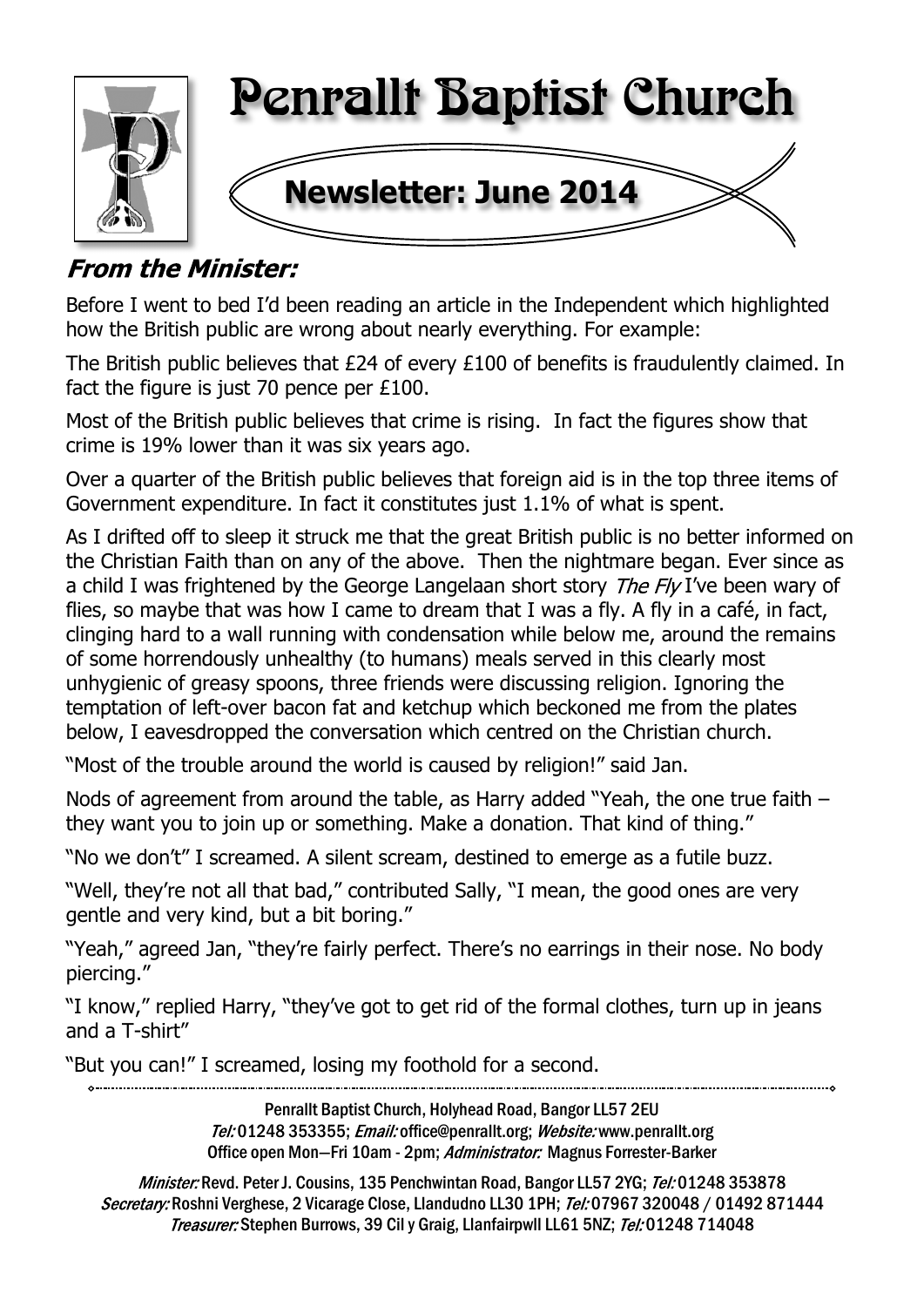"Sure," opined Sally, "If it was a bit more social . . . It's got to be more entertaining. And it should be more discussional."

"But we are! We are! I buzzed in apoplectic exasperation, "You can come to our Alpha Course, sit around drinking coffee, eating cake and discussing Christianity to your heart's content. You can join a home group and meet in the comfort of a living room, and talk about spiritual things with your friends. Pray for each other, support each other, listen to each other. Isn't that what you want?"

But they couldn't hear me.

"Church should be comfortable, and not cold" insisted Jan.

"But, but, but under floor heating! Padded chairs imported from America!" I choked. However they just went to discussing the Bible.

"It's like the Lord of the Rings, isn't it?" snorted Sally. I mean it's all about another universe – a middle Earth."

"Is that a part of the Bible then, War and Peace?" enquired Harry. "Jesus was not a person. He's a made up character in the theatre. It's probably just a book written by a silly old man who thought, oh this would be good."

"Nooooooo" I yelled. To no avail.

"There's no evidence to support anything in the Bible" declared Sally, thus dumping hundreds of years of archaeological and literary research into the bin marked "who cares?"

"I don't think so," corrected Jan, "he might have been like a good bloke who helped a lot of people and then was persecuted for that and then he became a martyr and people exaggerated his stories."

"Why don't you check Jesus out for yourself before making your mind up?" I yelped. As far as a fly is able to yelp. There was a pause in the conversation as drinks were sipped, before Jan continued.

"There's a lot more Born Again Christians people as well. It's almost fashionable now."

"If only it were," I sighed.

"Yeah," said Harry, "they are trying to get the bands that the kids like to pull them in. I don't think they are trying to ram the old message down your throat, it's more like enjoy yourself. Which is cool."

And as the scene faded from my view I looked up to see my clock informing me that it was 4.30am. I snuggled my human head thankfully into my pillow and drifted off again.

God bless,

Po.t.o.u

(The short story above is, of course fictional. But not quite. Every single comment by the fictional Jan, Sally and Harry are genuine opinions expressed in a 2003 research project by the London Institute for Contemporary Christianity. People were invited to join focus groups to discuss the Christian Faith. Read again the opinions above like you were a fly on the wall and weep . . .)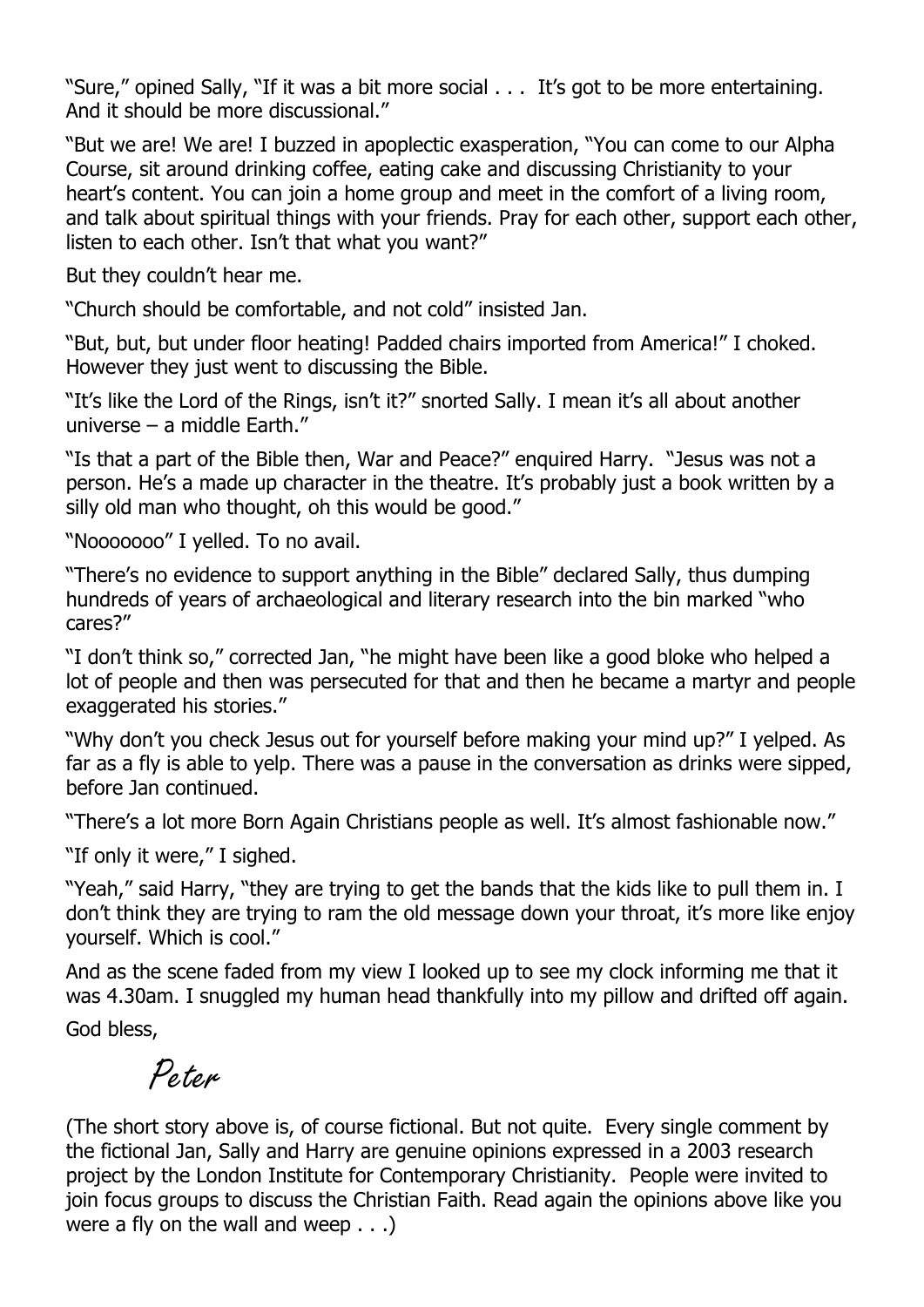**Services This Month:** Please note that our evening services in June start at 7pm.

| 1 June                           |                                                                                                                               |                 |
|----------------------------------|-------------------------------------------------------------------------------------------------------------------------------|-----------------|
| $10:30$ am<br>2:15 <sub>pm</sub> | The Unknown God in a world full of gods.<br>Service at Bontnewydd.                                                            | Acts 17:15-34.  |
| 7:00 <sub>pm</sub>               | Communion Service.<br>Let the Holy Spirit choose you to intercede.                                                            | Romans 8:1-15.  |
|                                  | 8 June (Pentecost Sunday)                                                                                                     |                 |
| $10:30$ am                       | The Holy Spirit looks like you when you<br>No evening service in Penrallt - joint service in the Cathedral (see below).       | John 14:15-27.  |
| 15 June                          |                                                                                                                               |                 |
| 10:30am                          | Speaker: Roger Borlace.<br>'As a father has compassion on his children, so the LORD has<br>compassion on those who fear him.' | Psalm 103.      |
| 7:00 <sub>pm</sub>               | Speaker: Andrew March.<br>Right or Wrong & how to tell the difference.                                                        | Matt. 22: 36-40 |
| 22 June                          |                                                                                                                               |                 |
| $10:30$ am<br>7:00 <sub>pm</sub> | Speaker: Tim Gough.<br>Speaker: Bryan Collis.                                                                                 |                 |
| 29 June                          |                                                                                                                               |                 |
| 10:30am                          | Communion Service.<br>"I have many people in this city" says God.                                                             | Acts 18:1-25.   |
| 7:00 <sub>pm</sub>               |                                                                                                                               | Nehemiah 1:1-11 |
|                                  | Learning to weep for a broken world.                                                                                          |                 |

#### **Our Speakers in June:**

**Peter Cousins** is the minister of Penrallt and is our speaker except when otherwise noted. **Roger Borlace** is a retired minister, a member of Penrallt. **Andrew March** is retired, one of Penrallt's deacons. **Tim Gough** is a full time Youth Worker based in Llandudno for the organization Youth For Christ. **Dr Bryan Collis** is a Senior Research Officer for the WCVA, one of Penrallt's deacons.

#### **Church Lunch**

We will host a church lunch on **Sunday June 1st**. Please bring enough buffet style 'finger food' for yourselves and one or two others.

#### **Faith Café**

Susan says: "Faith Café has now finished until September. My very grateful thanks to the large number of you who have contributed food over the academic year. It has been greatly appreciated and the young folk send their thanks for all your hard work and generosity."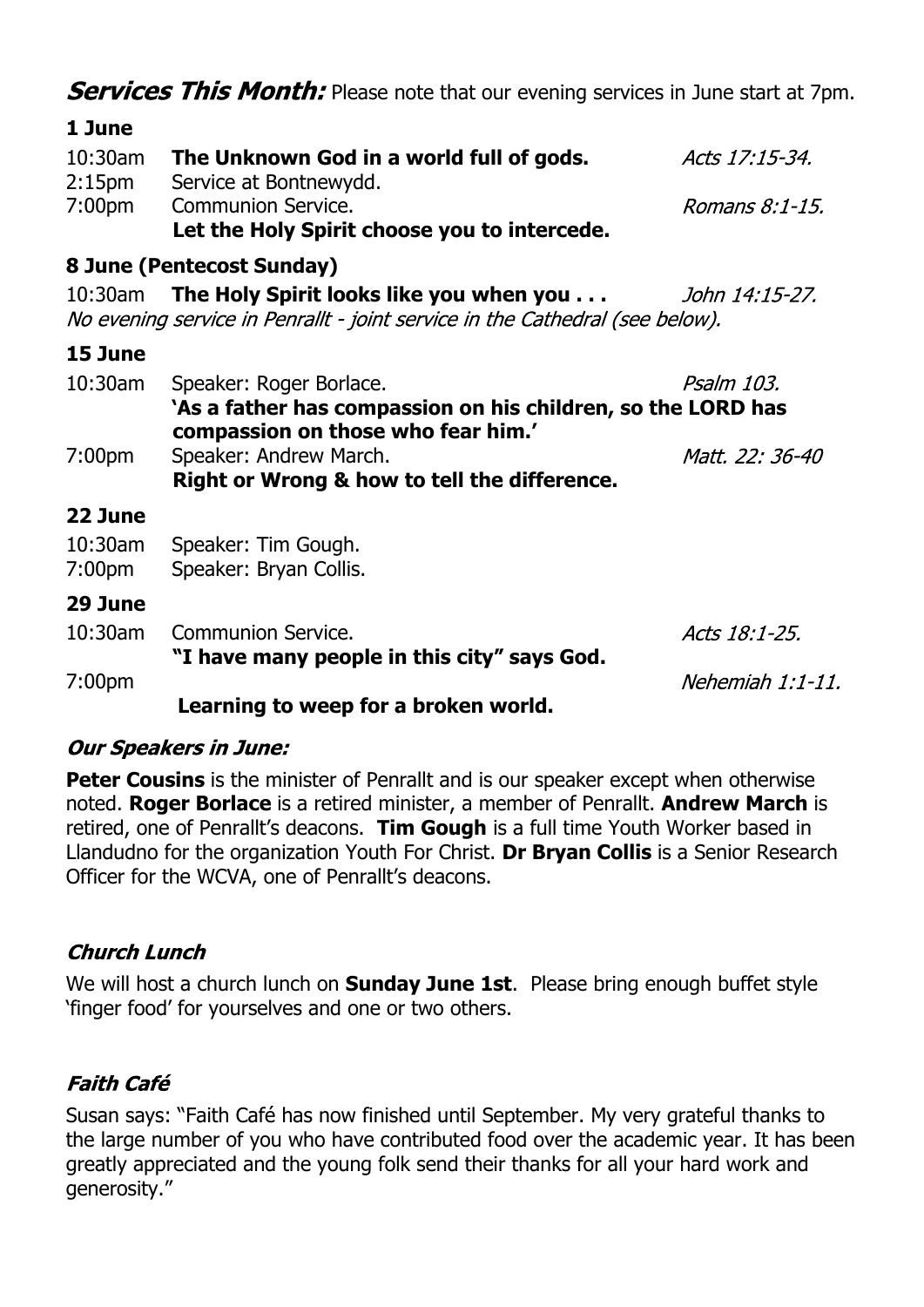## **Dates For Your Diary:**

| <b>Friday 6</b>     | 8-9pm              | Cytûn Pentecost Vigil at Bangor Cathedral, led by    |
|---------------------|--------------------|------------------------------------------------------|
|                     |                    | Father Adrian.                                       |
| <b>Saturday 7</b>   |                    | Bangor Carnival.                                     |
| <b>Sunday 8</b>     | 5pm                | Cytûn Pentecost picnic at Bangor Cathedral, followed |
|                     |                    | by a service at 6pm.                                 |
| <b>Monday 9</b>     | 7:30 <sub>pm</sub> | Deacons' meeting.                                    |
| <b>Wednesday 11</b> | 11am               | Pastoral Care Team meeting.                          |
| <b>Saturday 14</b>  | $9:30$ am-1pm      | Bible Unzipped in Rhos on Sea.                       |
|                     | afternoon          | North Wales English Baptist Union in Llandudno.      |
| <b>Monday 16</b>    | 7:30 <sub>pm</sub> | Worship Committee.                                   |
| <b>Tuesday 17</b>   | $10:30$ am         | Church Walk.                                         |
| <b>Wednesday 18</b> | $10:30$ am         | Men's Prayer Meeting followed by coffee in Options.  |
| <b>Saturday 21</b>  | 10:30-12:0         | Upper Bangor Society Coffee Morning in Penrallt.     |
|                     | 6:00 <sub>pm</sub> | Anglesey Prayer Walk meeting in Llangefni Town Hall. |
| <b>Saturday 28</b>  | 12:30pm            | Wedding of Georgia Randall and John Hughes.          |

Further details of most of these events can be found in the Noticeboard section later in this newsletter.

## **News of People:**

**Ronnie Winter** and **Barbara Thomas** are both facing major medical treatment this month. **Tib Lloyd** has been offered a position in Ellel Ministries and will be moving to Surrey. **Neil Rymer** is having a significant birthday this month.

**Children's Birthdays in May:**  $17th$ : Thomas Howie 20<sup>th</sup>: Bradley Jones

## **Weekday Events:**

Please check with the contact people when there are meetings this month. HG = Home Group

| <b>Day</b> | <b>Time</b>        | <b>Details</b>                                    | <b>Contacts</b>                            |
|------------|--------------------|---------------------------------------------------|--------------------------------------------|
| <b>Tue</b> | 8:00pm             | HG, Nilgiri                                       | Joan Beer (353874)                         |
| <b>Tue</b> | 7:30 <sub>pm</sub> | HG Tyddyn Isaf<br>(Menai Bridge)                  | <b>Magnus Forrester-Barker</b><br>(717570) |
| <b>Wed</b> | 2:00 <sub>pm</sub> | HG, Carers                                        | Carol Morris (208407)                      |
| <b>Wed</b> | 7:30 <sub>pm</sub> | HG, Bethesda                                      | Jon & Deb Stammers (602868)                |
| <b>Wed</b> | 7:30pm             | HG, Cymraeg                                       | Owen & Nia Evans (352634)                  |
| <b>Wed</b> | 7:30 <sub>pm</sub> | HG, Maes y Dref (pm)                              | Anne Collis (353173)                       |
| <b>Wed</b> | 7:30 <sub>pm</sub> | HG, Nomads                                        | Susan Cousins (353878)                     |
| <b>Thu</b> | 10:30am            | HG, Llanfairpwll (am)                             | Sue & Lawrence Moss (713793)               |
| <b>Thu</b> | 7:30 <sub>pm</sub> | HG, Llanfairpwll (pm)                             | Sue & Lawrence Moss (713793)               |
| <b>Fri</b> | 10:30am-12pm       | <b>Cheeky Monkeys</b><br>(parent & toddler group) | Joan Rymer (713003)                        |
| Fri        | 10:30am-12:30pm    | HG, Maes y Dref (am)                              | Anne Collis (353173)                       |
| <b>Sat</b> | 8:30am             | <b>Prayer Meeting</b>                             |                                            |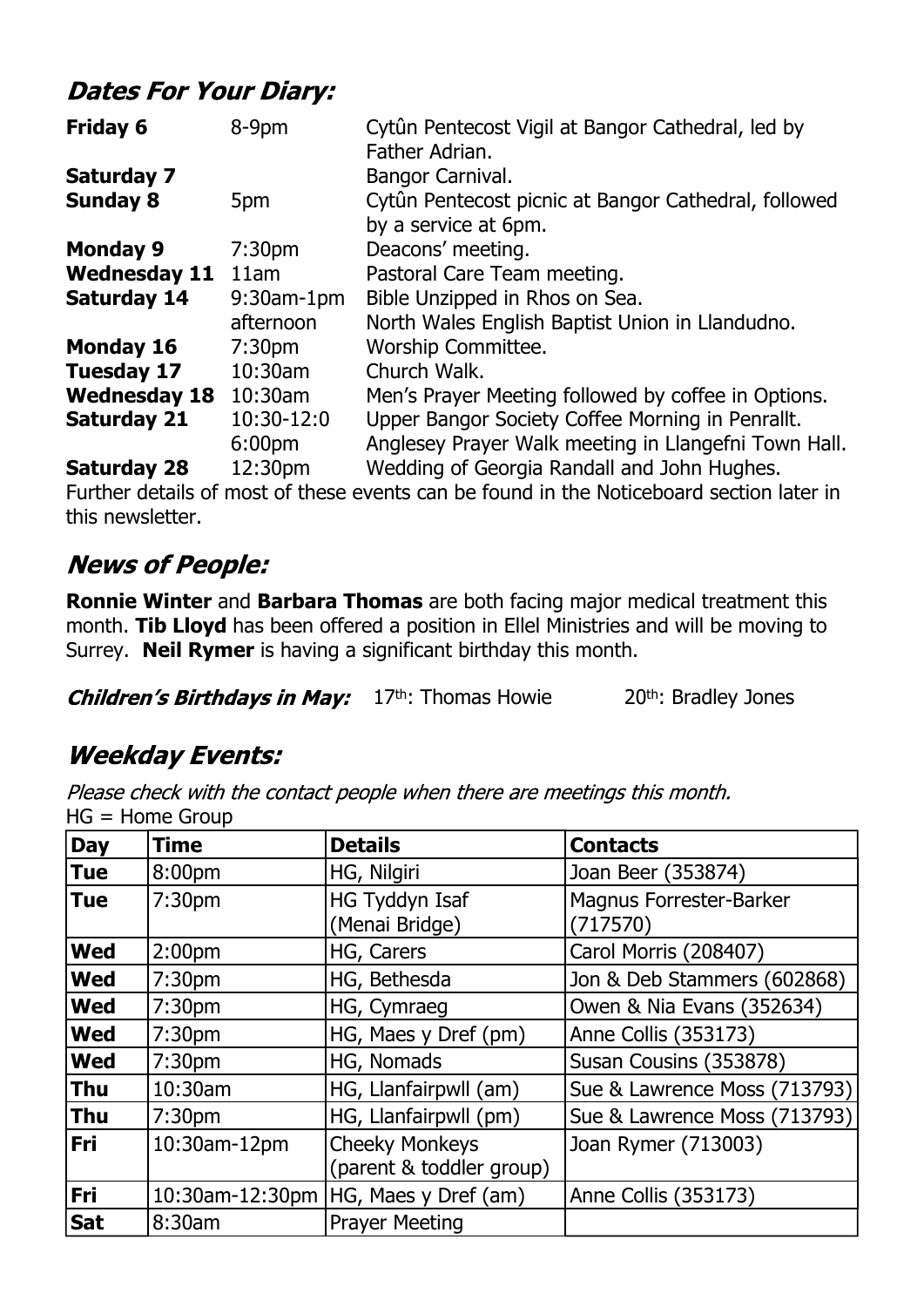## Noticeboard:

#### **◊ Anglesey Prayer Walk**

A call to "Soak the land in prayer". This will take place informally around the Island (i.e. organise your own prayer walk in your chosen area during the week), finishing with a gathering for praise and worship together at Llangefni Town Hall on Saturday 21st June at 6pm. Details on the church noticeboard or from Magnus in the office.

#### *◊* **Bangor Carnival**

#### Saturday 7 June

We need volunteers to set up the facilities for the Carnival on the Friday night and to pick up litter afterwards on Saturday (it takes less than an hour). Also stewards are needed on the day. See Bryan Collis if you are free. If you would like to help out in the Cytûn Tea Tent for any length of time on the Saturday, talk to Susan Cousins. It is not difficult work and it does your heart good to see the people of the area coming together for a fun day out.

#### **◊ Bangor Street Pastors need You!**

The training of the next batch of new Street Pastors is due to start this autumn so if you are interested in joining the team, now is the time to do it - otherwise you may have to wait more than a year for the next opportunity. If you are interested, or want to go out as an observer to see for yourself what Street Pastors do, please speak to Magnus.

#### **◊ BBC Broadcast**

The radio service we recorded for Pentecost Sunday will be broadcast on Radio Wales on Sunday morning 8th June (time TBC, though likely to be 7:30am, possibly repeated at 5:30pm). It will also be available for a week on BBC iPlayer (choose Radio and type Celebration into the search box). We hope to receive a copy of both our broadcasts from the BBC and will make those available to you. More information to follow.

#### **◊ Bible Unzipped**

#### Saturday 14 June  $9:30$ am-1 $pm$

Bible Unzipped aims to unpack Scripture with those interested in learning more than can be offered in a Sunday sermon. It also equips those leading in the church with some tools for studying and teaching from the Bible. It meets monthly on a Saturday morning at Rhos-on-Sea URC from 9:30am to 1pm, usually on the second Saturday. Each morning includes three sessions which, this month, are: The Book of Hosea (taught by Julia); The Book of Acts – God-fearers (Tim Gough); Does God change? (Rob). The course is free and we may be able to offer you a lift. Talk to Peter if you are interested. About 9 members of Penrallt attend.

#### *◊* **Church Walk**

This will start at The Car Park opposite Hackers Tyre Service Centre, on Lon Glan Mor/ Beach Road, Bangor (A5) at 10:30am. The walk is linear and is a little over 8 miles long and for most of the length, follows the North Wales Coast Path. After skirting Maesgeirchen on the tarmac surfaced dismantled narrow gauge railway route, the path heads towards Llandegai and passes under the A55 and crosses the Afon Ogwen. From that point, the path begins a steady climb through Cochwillan, Pant y Gwair and on to

#### Tuesday 17 June

#### Sunday 15 - Saturday 21 June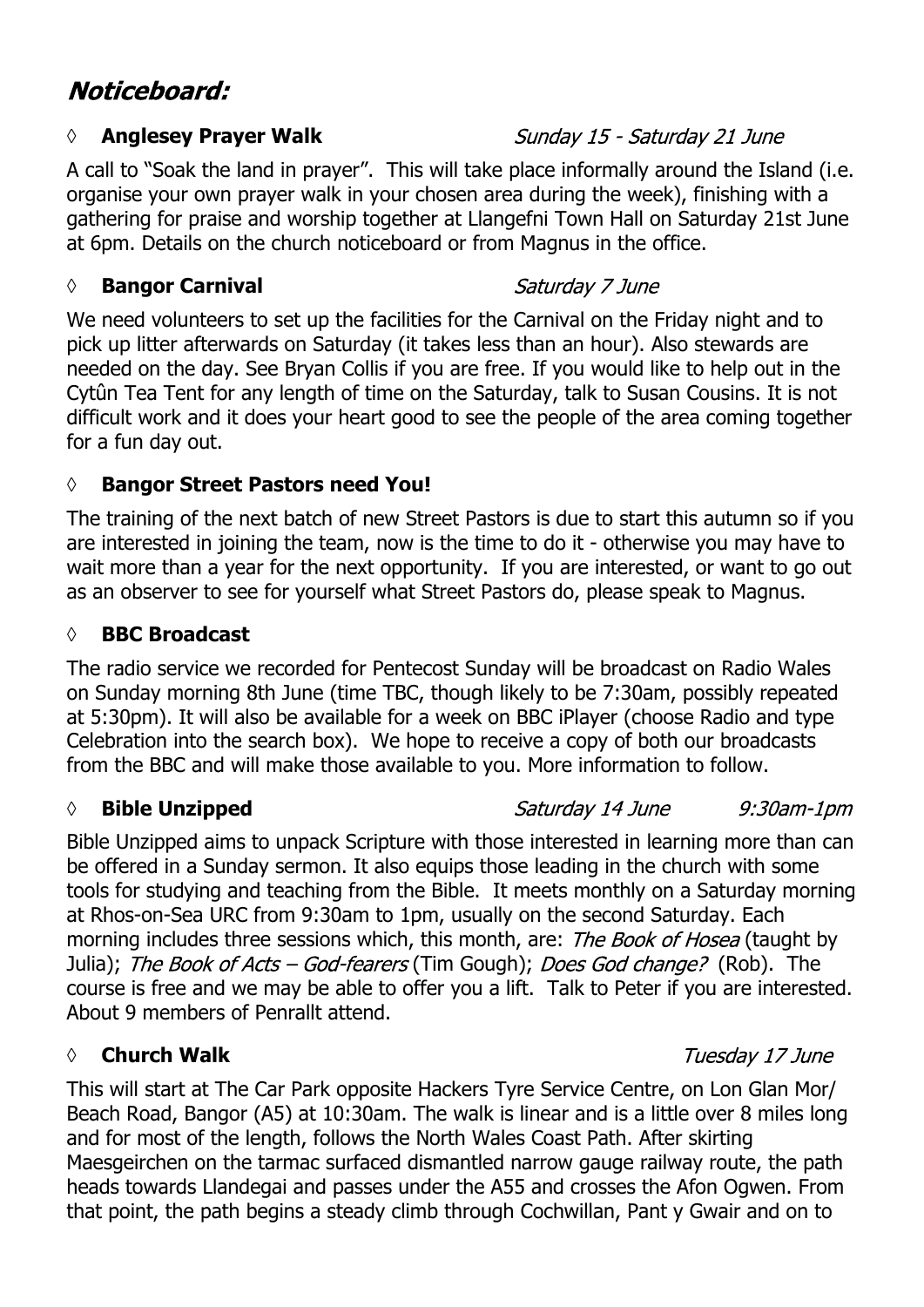Plas Uchaf. From there, the path roughly follows contours to just before Aber, where the path descends steeply and the walk ends at the cafe called Yr Hen Felin. The return is by bus from Aber to the Nelson stop in Bangor. Have your bus passes ready! For more information please contact Lawrence Moss (01248 713793; lemoss@btinternet.com).

#### **◊ Homeless in Bangor**

Please do not give money directly to the homeless in Upper Bangor. We have found in the past that it has encouraged aggressive begging on the church premises by people who have a history of violence. You will find brown envelopes in the porch to put your gift in. This will buy meal vouchers which are distributed to the homeless by the Cathedral.

#### *◊* **Men's Prayer Meeting**

#### Wednesday 18 June  $10:30$ am

Because of holidays, the men will meet for prayer two weeks later than usual this month. Time spent in prayer will be followed by coffee in Options. All men are welcome.

#### **◊ Morrisons Car Park**

Morrisons car park only allows you to park for two hours so please use the School of Nursing car park if you want to avoid an £85 fine on Sunday mornings. However, the manager has rung to say that if you would like to do your shopping after the morning service, you can leave your car there provided you present yourself to the information desk just inside the door and ask them to put your registration number into their computer. You can then do your shopping even if you arrived before 10:30am for the morning service.

#### *◊* **North Wales English Baptist Union**

Our local Baptist association will be hosting its Spring meeting in Llandudno Baptist Church, on the West Shore (not to be confused with the West Short Baptist Church which isn't actually a Baptist church at all!). The speaker will be Chris Duffett, President of the Baptist Union of Great Britain and an expert on street evangelism. If you want an inspiring afternoon, there is no one better than Chris to lead you. More details to follow.

#### **◊ Pastoral Help**

If you have pastoral concerns please contact Peter or else one of the other members of the Pastoral Care team:

Pat Borlace 713146 Adrienne Ferrada Geoff Moore 410582 Dave O'Brien 671848 Judy Stammers 364394 Helen Thomas 600174

#### **◊ The Prayer Room…**

…is open before and after the service for quiet prayer. Penrallt is a place of prayer, so make use of this sacred space.

#### **◊ Pray for Penrallt Every Day**

Sign up to receive our prayer diary by e-mail every Monday morning by sending your request to office@penrallt.org.

#### Saturday 14 June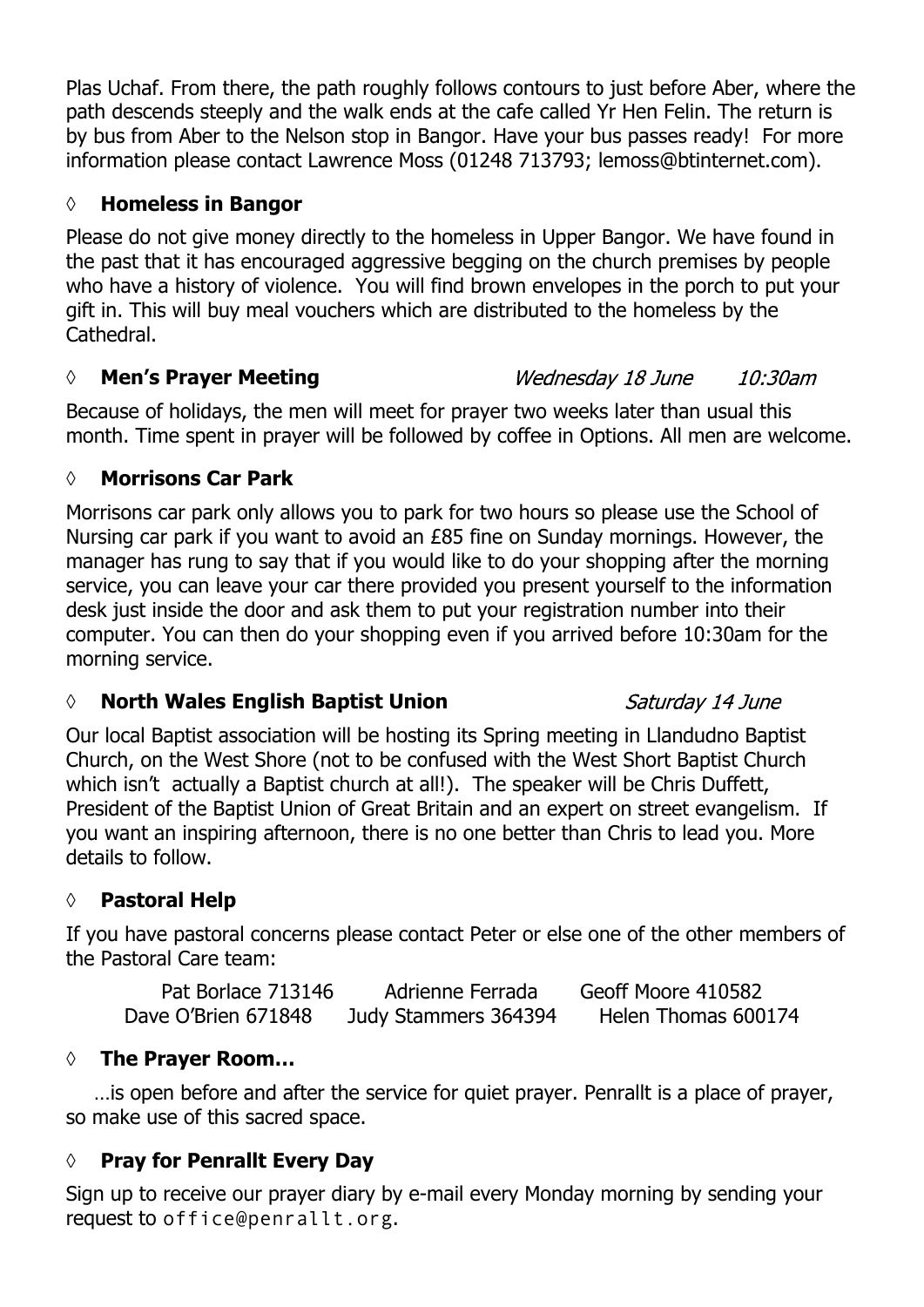If you have some subject for prayer, either send it in by e-mail, or fill in one of the pink cards, which are available in the porch, and place it in the visitors' cards box or give it to Peter or Magnus. Please note that in addition to the pink prayer request cards, there are also blue testimony/thanksgiving cards and yellow "Listening to God" cards that can also be filled in and submitted for the prayer diary.

#### *◊* **Roy Godwin**

Roy will be speaking to the Anglesey prayer network in St. Andrew's Church, Benllech. Coffee/Tea and a light lunch will be served. Cost £5. Booking is required and forms are available on the church noticeboard in the porch or by email to rowen@uwclub.net

#### *◊* **Roughshod: Incredible!**

Riding Lights Roughshod Theatre Company will take you on an exhilarating and thought provoking journey through the bends and breaks of modern life, discovering that it really can be Incredible! Wednesday, 28th May, 19:30, St John's Methodist Church, 53- 55 Mostyn Street, Llandudno, LL30 2NN . Box Office: 01492 860439. Tickets. All £6.00

## **◊ Spring Harvest - Easter 2015**

Next year Spring Harvest is entitled *Immeasurably More* and is based on the book of Ephesians. We are hoping to take a group to Minehead, Somerset from 28/3/15 - 2/4/15. It is a long way off, but we need to book by 25th June 2014.

Prices for half board accommodation:

Adult (15+) from £236.50; Child (5-14) from £172.7; Child (2-5) from £161.50

If you would like to join the group or for further information contact Sarah Swallow (01407 720237, 07712729043, sarah\_swallow@hotmail.co.uk) or Cathy Fooks (07729892303). Spring Harvest website: www.springharvest.org (NB Spring Harvest are offering some bursaries for people who may need financial help or who are on benefits).

# **From The Church Office:**

### **Advance Notices:**

- Jane Leadbetter (NW Messy Church Co-ordinator) and Kirsty Williams are arranging a Messy Church Training session for all who would like to attend, on **19th July 2014** at 10am. This event is highly commended and the skills imparted to you might very well come in useful. Try to get along. More details to follow.
- School of Worship in Pontypridd with Graham Kendrick, Noel Robinson, Su Rinaldi. 24th-26th July. See the church noticeboard for more details.

**Church office closure:** Please note that the church office will be closed between 2nd and 6th June as Magnus will be away.

## Deadline for next month's newsletter: Sunday 22 June.

Please send information to Magnus (office@penrallt.org; 01248 353355) NB all notices should be submitted in writing, preferably by email.

Saturday 7 June

Wednesday 28 May 7:30pm

10am-4pm